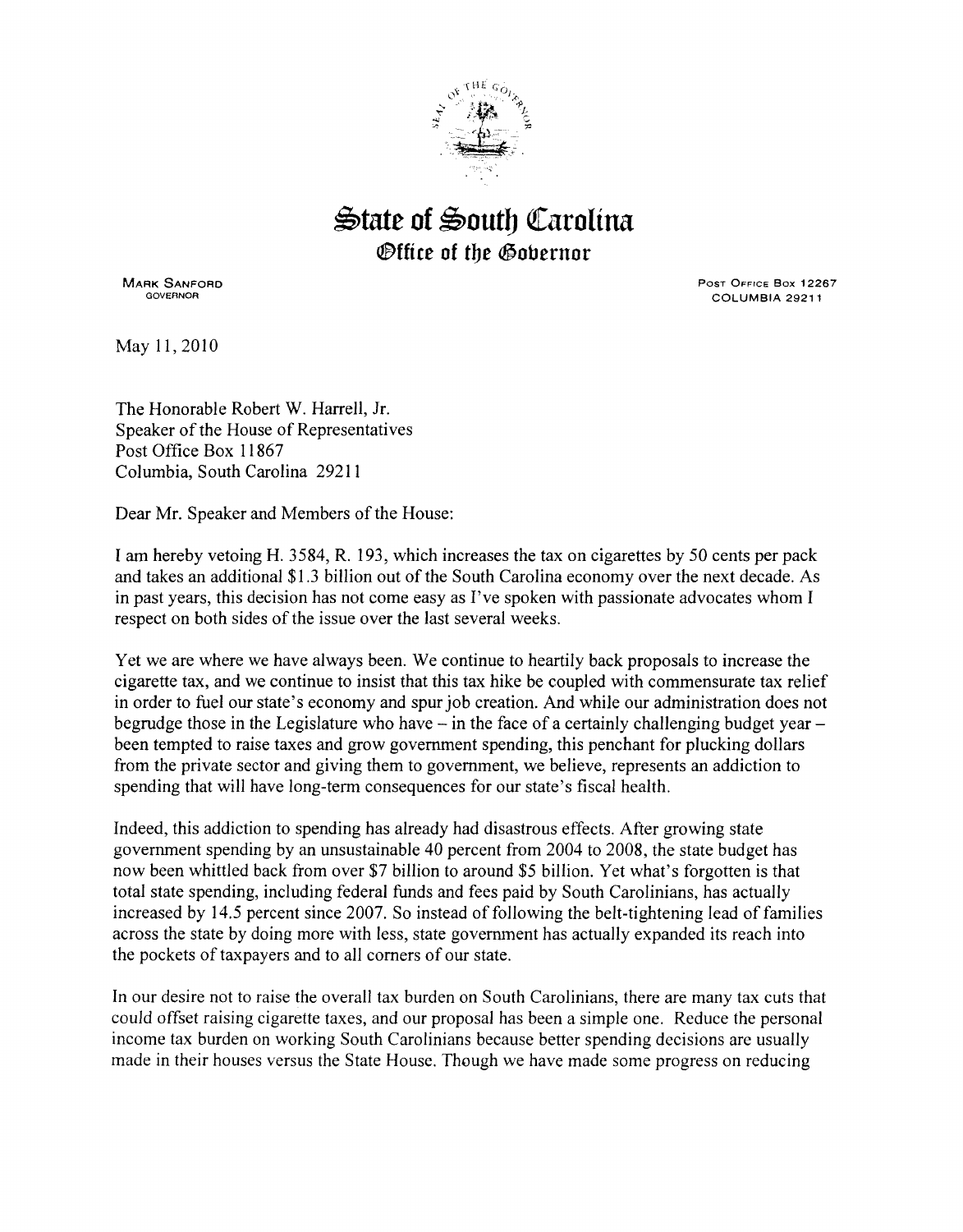The Honorable Robert W. Harrell, Jr. Page 2 May 11,2010

the individual income tax burden on families in this state, our income tax rates continue to punish even the smallest success.

First, the current tax structure still largely resembles the same rate we had 60 years ago. At that time, former Sen. Strom Thurmond was still a freshman in the U.S. Senate and computers took up floors, not desktops. Yet, the annual median income meant that working families were near the bottom of the tax brackets. Today, we have what economist Dr. Russ Sobel calls, "the highest flat rate income tax in the U.S."

| Tax Rate      | Beginning Income | Beginning Income | 1959 Brackets          |
|---------------|------------------|------------------|------------------------|
|               | (1959)           | (2008)           | Adjusted for Inflation |
| 2.5%          | \$0              | <b>NA</b>        | \$0                    |
| 3%            | \$2,000          | \$2,670          | \$14,797               |
| 4%            | \$4,000          | \$5,340          | \$29,595               |
| 5%            | \$6,000          | \$8,010          | \$44,392               |
| $\frac{6}{6}$ | \$8,000          | \$10,680         | \$59,189               |
| $7\%$         | \$10,000         | \$13,350         | \$73,986               |

As you can see in the chart above, the income triggers in our tax code have changed very little over the past 50 years, and it is demanding far more from South Carolinians than when it originally started. In 1959, the median family income was \$3,821, which meant the average South Carolina family paid in the three percent income tax bracket. In 2008, the median family median income was \$52,913. So, even after deductions that have been added over the years, the average South Carolina family qualifies for the highest income tax bracket. This will only continue to worsen because our tax brackets are indexed at half the rate of inflation, adding more "top earners" to our tax rolls every year. By doing nothing each year, we effectively continue to raise taxes on working South Carolina families.

Second, when confronting a budget shortfall, tax increases should be a last resort. As we offered during the budget debate last year and again this year, the effect of Washington's stimulus solution was merely to kick the can down the road on tough decisions. While we've withstood wave after wave of budget cuts, the budget debate next year will be even harder as policymakers come to terms with a \$1.2 billion budget hole with stimulus funds spent.

Instead, we should use this opportunity to make reforms to our government and design a leaner, more efficient model going forward that will cost our citizens less and deliver necessary services. Government already costs South Carolinians nearly 140 percent of the national average. Through a series of budget cuts, we have a government that remains larger, duplicative, and inefficient, just not as well funded.

In my most recent Executive Budget, we've proposed a series of measures to save \$250 million. We don't believe those are the only solutions, but they are a good starting point. For instance, if we consolidated school districts, we could put \$25 million directly into the classrooms around the state. We have proposed consolidating the administrative functions of the Technical College